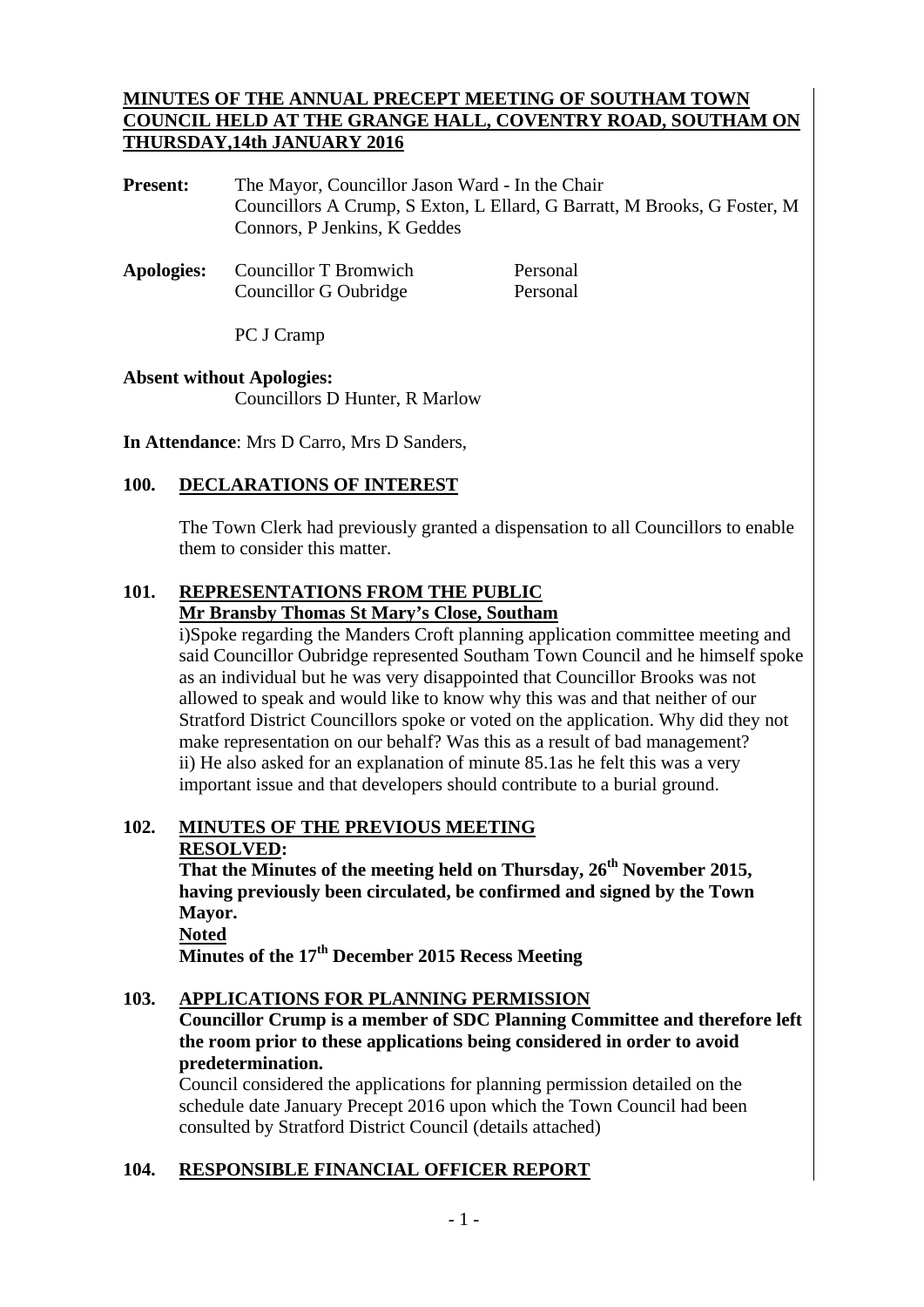**PARISH TAX BASE** The Provisional Council Tax Base for Southam 2016/2017 had been calculated at £2227.33 Noted

# **105. BUDGET PROPOSALS**

The proposed figures for the 2016/2017 budget were based on a 0% inflation allowance. Where there was a clear need to revise the figure in light of current levels of expenditure, or known changes likely to occur, a new proposed figure was shown. **Noted**

### **106. ELECTORATE**

Latest statistics showed that the electorate in Southam stands at 5148.Section 137 of the Local Government Act 1972 limited a Council's expenditure on grants to £7.36 per elector a total of £37,889. **Noted** 

### **107. COUNCIL'S AIMS**

The Council had agreed to the following aims that were taken into consideration in all policy matters:

- 1. To improve the service it provides whilst ensuring best value
- 2. To work with others to improve safety, the environment and quality of life in the town, paying particular attention to the needs of vulnerable members of our community
- 3. To regularly and effectively consult the community
- 4. To promote the local economy

#### **Noted**

#### **108. CONSIDERATION OF THE BUDGET FOR 2015/2016 RESOLVED: To agree the figures proposed.**

#### **108.1 REVIEW OF EARMARKED RESERVES**

**RESOLVED: That any surplus on the following budget lines should be moved to earmarked reserves at the end of the financial year** 

- **Line 4 Legal Fees & Services**
- **Line 5 Neighbourhood Plan**
- **Line 28 Natural Amenity Space**
- **Line 35 Traffic Calming**
- **Line 36 Community Rooms**
- **Line 37 Repairs Inspections and Replacement**
- **Line 41 War Memorial**
- **Line 42 Grange Hall Capital Expenditure**
- **Line 46 Grass cutting**

 **Line 48 Section 137 Grant** 

# **109. EXCLUSION OF THE PUBLIC**

#### It was moved and

**RESOLVED: That pursuant to Section 1(2) of the Public Bodies (Admission to Meetings) Act 1960 the public be excluded from the meeting because publicity would be prejudicial to the public interest by reason of the confidential nature of the business about to be transacted.** 

**110. PROPOSED BUDGET 2016/2017 SALARIES RESOLVED: To agree the figures proposed for the salary lines 13 to 16**